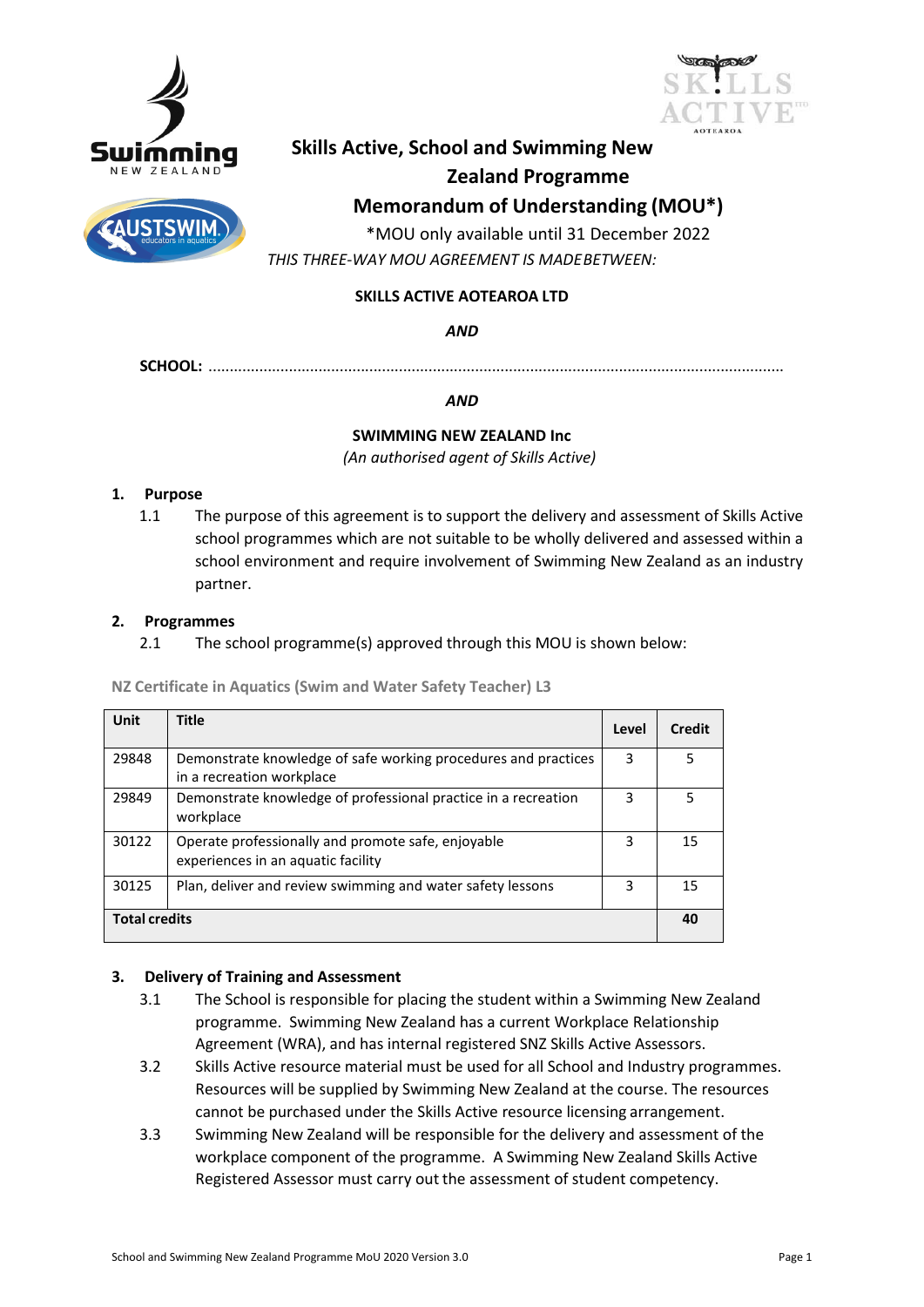3.4 Once the SNZ Skills Active Registered Assessor has confirmed achievement of standards, the School may use Skills Active's provider code to log student results within the school's internal student management system and to report student results to NZQA. The Skills Active provider code will be sent to the school with a counter‐ signed copy of this MoU. Skills Active will verify all students results reported with NZQA on a quarterly basis.

# **4. The School will:**

- 4.1 In advance of the commencement of the programme, submit to Skills Active, a completed and signed MoU and 'Student registration' form. These must be received 10 working days in advance of the programme starting.
- 4.2 Accept responsibility at all times for the conduct, welfare and safety of studentsin programme.
- 4.3 Report achieved standards to NZQA for each student, using the Skills Active provider code.
- 4.4 Take responsibility for checking that the unit standard results have appeared on the student's NZQA Record of Achievement.

## **5. Swimming New Zealand will:**

- 5.1 Ensure swim schools appropriately induct the students into their health and safety procedures and manage their safety while onsite.
- 5.2 Supply resources and conduct the delivery and assessment of the Swimming New Zealand component of the programme.
- 5.3 Send a register of student course attendees with programme details to Skills Active for accurate invoicing.
- 5.4 Ensure a SNZ Skills Active Registered Assessor carries out the assessment of student competency.
- 5.5 Keep records of student work for moderation purposes.

# **6. Skills Active will:**

- 6.1 Return a signed copy of the MoU to theschool.
- 6.2 Allow the school to use the Skills Active provider code for the agreed unit standards (as per section 3.4 of this agreement) enabling the achieved unit standard credits to be reported against the students NCEA results only with a signed MoU in place.
- 6.3 Invoice Swimming NZ for appropriate course costs per student.

# **7. FinancialArrangements**

- 7.1 The School will be responsible for all costs associated with the programme,including:
	- a. Training and assessment costs to be negotiated directly with Swimming New Zealand.
	- b. Fees payable to Skills Active for establishing the MoU. This is a one‐off \$50 plus GST fee per MoU. Skills Active will invoice the school on receipt of the MoU.
	- c. NZQA hook on and credit reportingfees.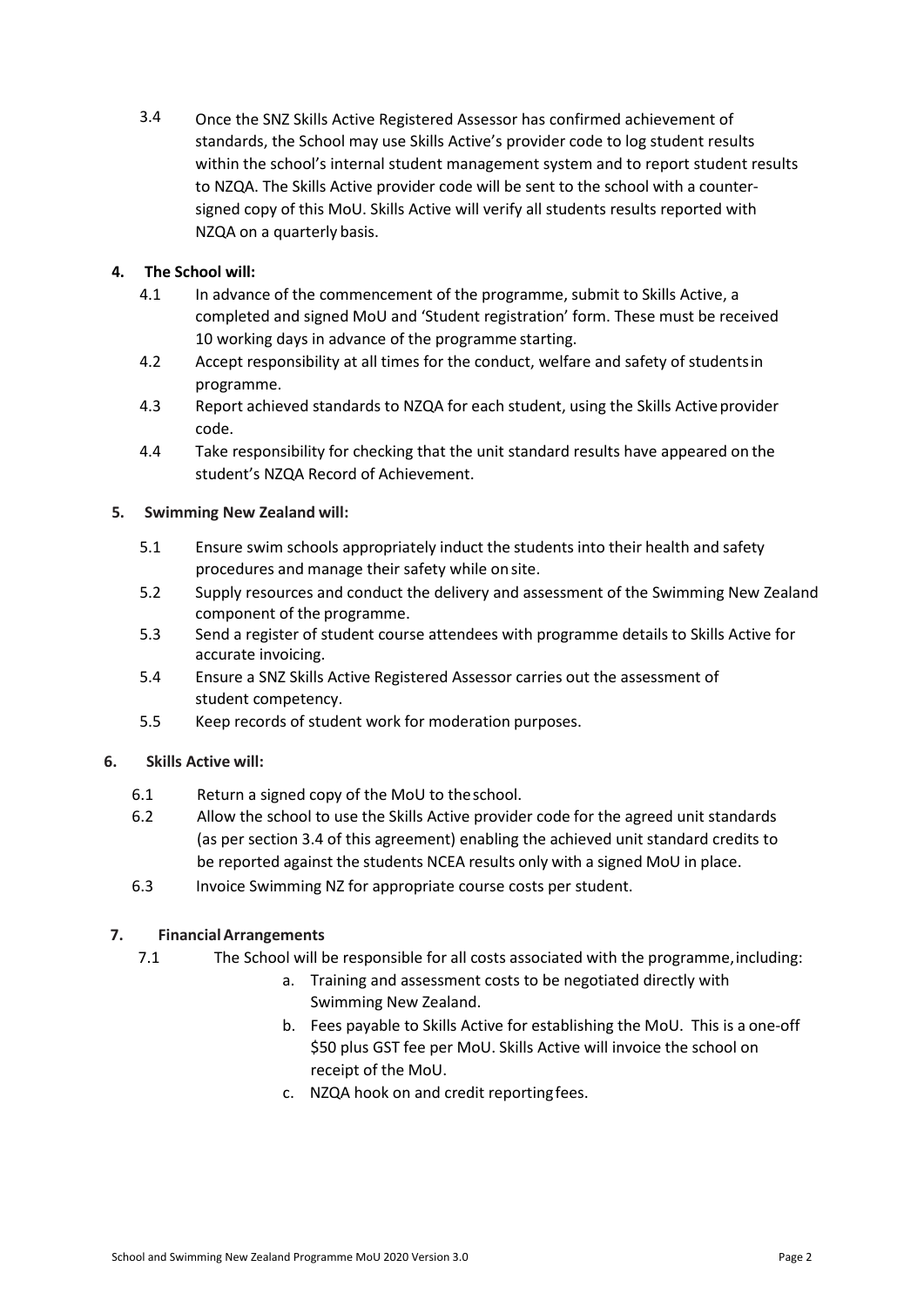## **8. Term and Termination**

- 8.1 This MoU will expire on 31 December 2022.
- 8.2 Either party may terminate this MoU if the other party has substantially breached an obligation under this MoU.
- 8.3 Before terminating this Agreement on the grounds of breach, the party wishing to terminate will give the other party written notice of the breach and request that party to remedy the breach within a specified time, which is reasonable in the circumstances.

## **School information**

| <u> 1989 - Jan Samuel Barbara, margaret eta idazlea (h. 1982).</u> |
|--------------------------------------------------------------------|
|                                                                    |
|                                                                    |
|                                                                    |

|--|--|

| <b>Skills Active information</b> |                      |
|----------------------------------|----------------------|
| <b>Contact Name:</b>             | Phone: 0508 475 4557 |
| Email:                           | Date:  /  /          |
|                                  |                      |

Please complete, sign and attach the required Student Registration form to your MoU.

Scan/Email: info@skillsactive.org.nz

Post: Skills Active, PO Box 2183, Wellington 6140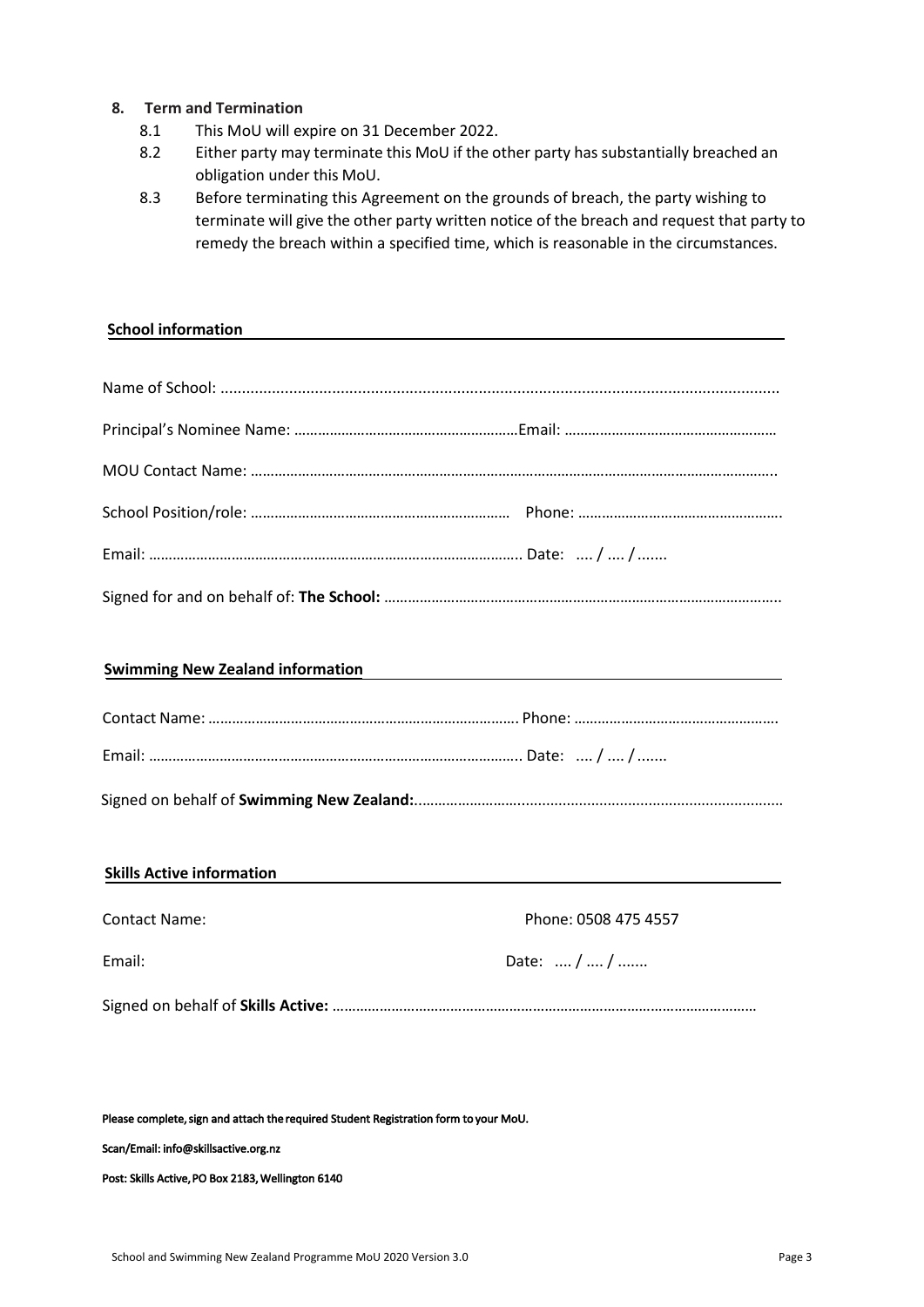# Student Registration and Resource Order Form



Note: The School and Workplace must have signed the 'School and Swimming NZ Programme MoU' prior to registering students. The school will be invoiced for the applicable \$150 per student + GST (\$172.00). Once complete please send this form to: info@skillsactive.org.nz

| Name of School      | Name of Workplace   | <b>Swimming New Zealand</b> |
|---------------------|---------------------|-----------------------------|
| <b>Contact Name</b> | <b>Contact Name</b> |                             |
| Phone and Email     | Phone               |                             |
| Address             | Email               |                             |

## **SCHOOL DETAILS SWIMMING NZ DETAILS**

| ame of Workplace | Swimming New Zealand |
|------------------|----------------------|
| ontact Name      |                      |
| hone             |                      |
| mail             |                      |

## **STUDENT DETAILS**

| <b>Student's Full Name</b> | <b>NSN</b> | Date of Birth | Gender<br>M/F | Programme<br>(refer below for details)  | <b>Swimming NZ Registered Assessor Name</b> |
|----------------------------|------------|---------------|---------------|-----------------------------------------|---------------------------------------------|
|                            |            |               |               | □ Swim and Water Safety Teacher         |                                             |
|                            |            |               |               | □ Swim and Water Safety Teacher         |                                             |
|                            |            |               |               | $\square$ Swim and Water Safety Teacher |                                             |
|                            |            |               |               | □ Swim and Water Safety Teacher         |                                             |
|                            |            |               |               | □ Swim and Water Safety Teacher         |                                             |
|                            |            |               |               | $\Box$ Swim and Water Safety Teacher    |                                             |
|                            |            |               |               | □ Swim and Water Safety Teacher         |                                             |
|                            |            |               |               | $\square$ Swim and Water Safety Teacher |                                             |
|                            |            |               |               | $\Box$ Swim and Water Safety Teacher    |                                             |
|                            |            |               |               | □ Swim and Water Safety Teacher         |                                             |
|                            |            |               |               | □ Swim and Water Safety Teacher         |                                             |
|                            |            |               |               | $\square$ Swim and Water Safety Teacher |                                             |